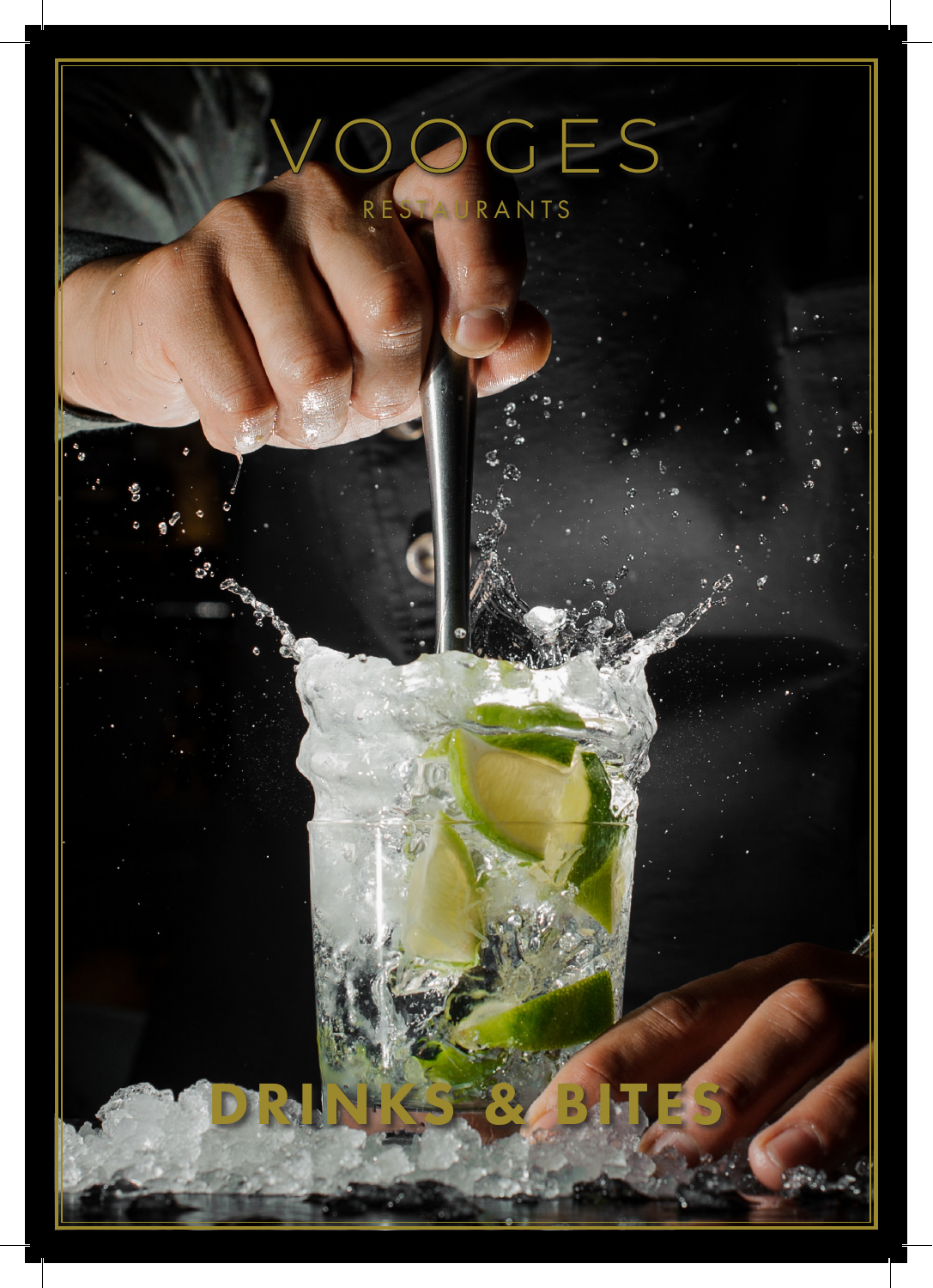| <b>BITES</b>                                   |      |
|------------------------------------------------|------|
| <b>BITTERBALLEN</b> (HOLTKAMP, 8 STUKS)        | 10.5 |
| <b>MOSTERDMAYONAISE</b>                        |      |
| <b>KAASTENGELS (8 STUKS)</b>                   | 9.5  |
| CHILISAUS   VEGA                               |      |
| <b>KIP KARA AGE (8 STUKS)</b>                  | 10.5 |
| WASABIMAYONAISE                                |      |
| <b>VEGETARISCHE GYOZA'S (8 STUKS)</b>          | 8.5  |
| CITRUS PONZU SOJA   VEGA                       |      |
| <b>RISOTTINI TRUFFEL-PADDENSTOEL (8 STUKS)</b> | 11.5 |
| <b>VEGA</b>                                    |      |
| <b>GEMENGD BITTERGARNITUUR (16 STUKS)</b>      | 19.5 |
| 3 DIPS                                         |      |
| <b>BROOD</b>                                   | 8.5  |
| 3 DIPS                                         |      |
| <b>GEROOKTE AMANDELEN (100 gr.)</b>            | 6.5  |
| 1/2 DOZIJN ZEEUWSE OESTERS                     | 19.5 |
| RODE WIJN-SJALOTVINAIGRETTE   CITROEN          |      |
| <b>KAASPLANKJE</b>                             | 19.5 |
| (4 SOORTEN)   VIJGENCAKE   TOAST   VIJGENJAM   |      |
| <b>IBERICO BELLOTAHAM (100 gr.)</b>            | 19.5 |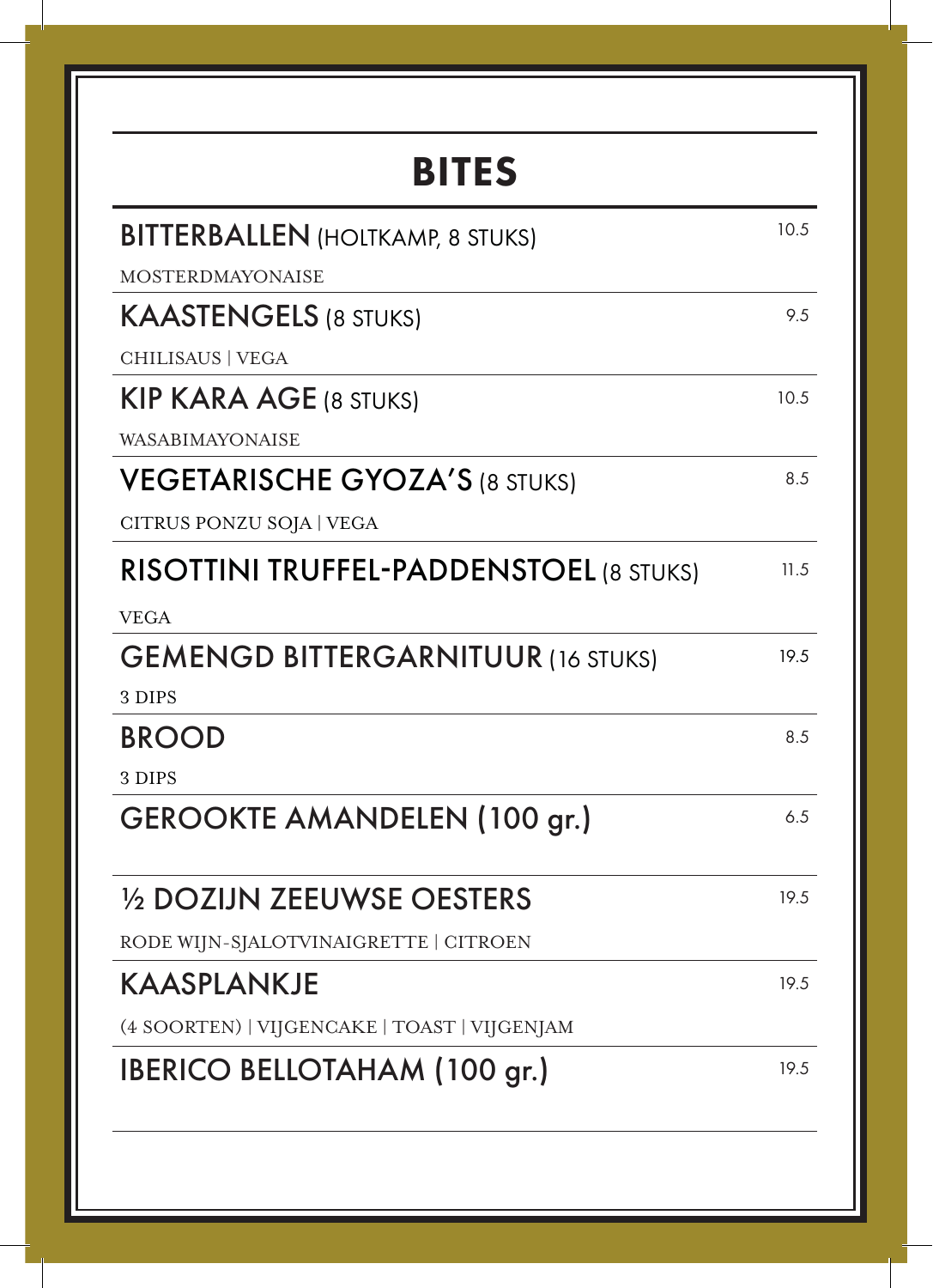| <b>COCKTAILS</b>                                                                                       |           |
|--------------------------------------------------------------------------------------------------------|-----------|
| <b>APEROL SPRITZ</b><br>APEROL APERITIVO   PROSECCO   BRUISWATER   SINAASAPPEL                         | $9/38*$   |
| <b>LIMONCELLO SPRITZ</b><br>LIMONCELLO   PROSECCO   BRUISWATER   CITROEN                               | $9/38*$   |
| <b>MOSCOW MULE</b><br>BOLS VODKA   FEVER TREE GINGER BEER   LIMOEN   ANGOSTURA BITTERS<br>MUNT         | 9.5       |
| <b>BALÓN 43</b><br>LICOR 43   LIMOENSAP   BRUISWATER   SINAASAPPEL                                     | $9.5/40*$ |
| DARK 'N STORMY<br>SAILOR JERRY DARK RUM   LIMOENSAP   FEVER TREE GINGER BEER   MUNT                    | 9.5       |
| <b>MOJITO</b><br>BRUGAL RUM   BRUISWATER   LIMOEN   MUNT                                               | 10.5      |
| PORNSTAR MARTINI<br>PASSIEVRUCHT PUREE   BOLS VODKA   BOLS VANILLE   CITROENSAP<br>PASSIEVRUCHT   CAVA | 11.5      |
| <b>SICILIAN PALOMA</b><br>TEQUILA   FEVER TREE SICILIAN LEMONADE   GRAPEFRUIT   ZOUT                   | 10.5      |
|                                                                                                        |           |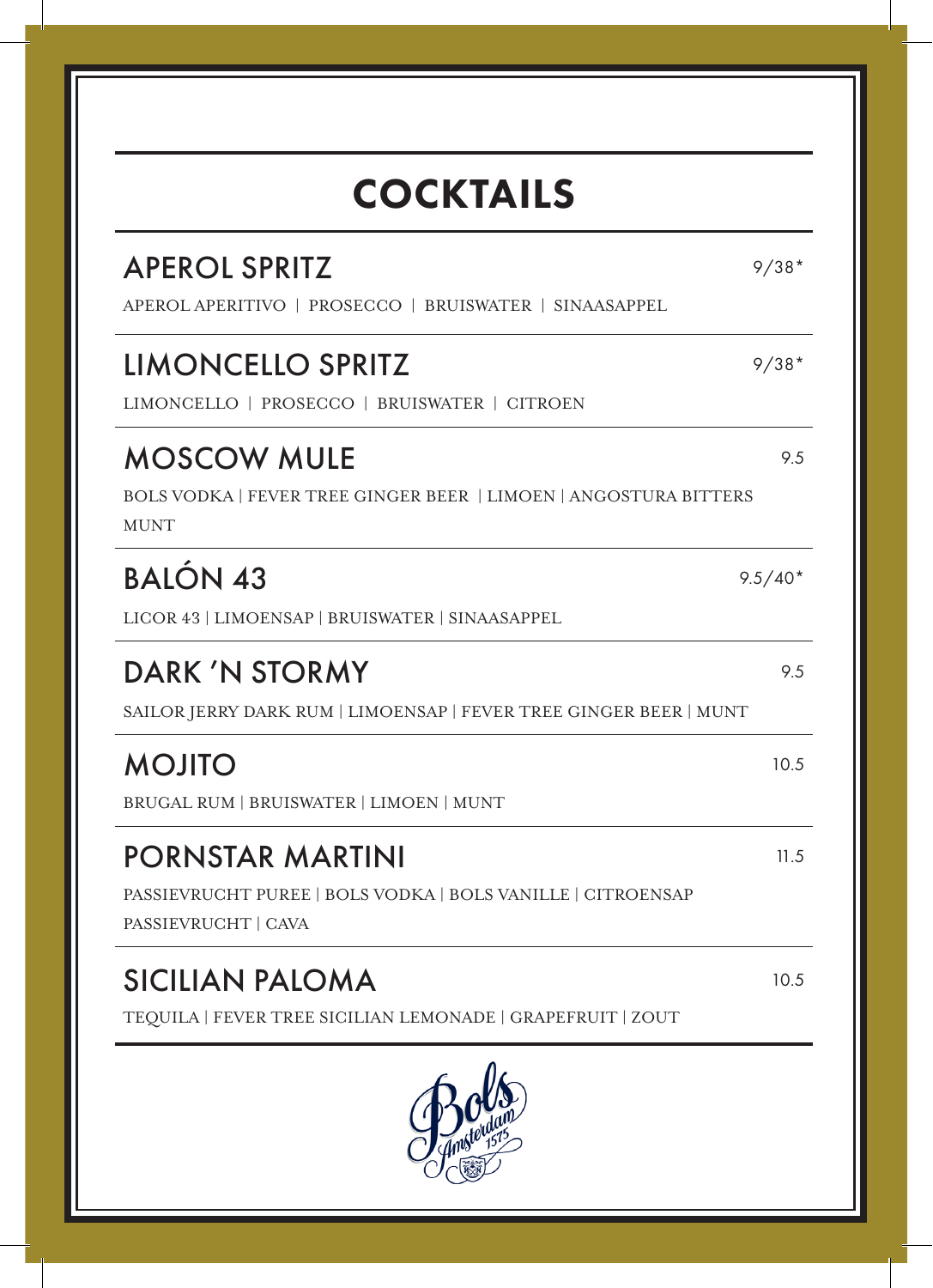| <b>COCKTAILS</b>                                                                                            |            |
|-------------------------------------------------------------------------------------------------------------|------------|
| <b>ESPRESSO MARTINI</b><br><b>BOLS VODKA   LIQUOR 43 BARISTO   ESPRESSO</b>                                 | 11.5       |
| <b>FLAMINGO CLUB</b><br>SIR EDMOND GIN   EIWIT   FRAMBOOS   LIMOEN                                          | 11.5       |
| <b>AMARETTO SOUR</b><br>AMARETTO   EIWIT   CITROEN                                                          | 11.5       |
| <b>COCKTAILS SPECIALS</b>                                                                                   |            |
| <b>DAILY SPECIAL</b><br>(VRAAG ONZE BEDIENING)                                                              | 9          |
| PINK APERITIVO<br><b>BOLS VODKA   FEVER TREE RASPBERRY &amp; RHUBARB TONIC</b><br>FRAMBOOS   MUNT           | 10.5       |
| <b>STRAWBERRY DAIQUIRI</b><br>BRUGAL BLANCO   LIMOENSAP   AARDBEI   LIMOEN                                  | 10.5       |
| <b>MAPLE OLD FASHIONED</b><br>FOUR ROSES BOURBON   ESDOORNSIROOP   ANGOSTURA BITTERS<br><b>SINAASAPPEL</b>  | 12.5       |
| <b>SANGRIA VERANO</b><br>TEMPRANILLO   LICOR 43   BRUISWATER   SINAASAPPEL   CITROEN<br>LIMOEN   GRAPEFRUIT | $10.5/42*$ |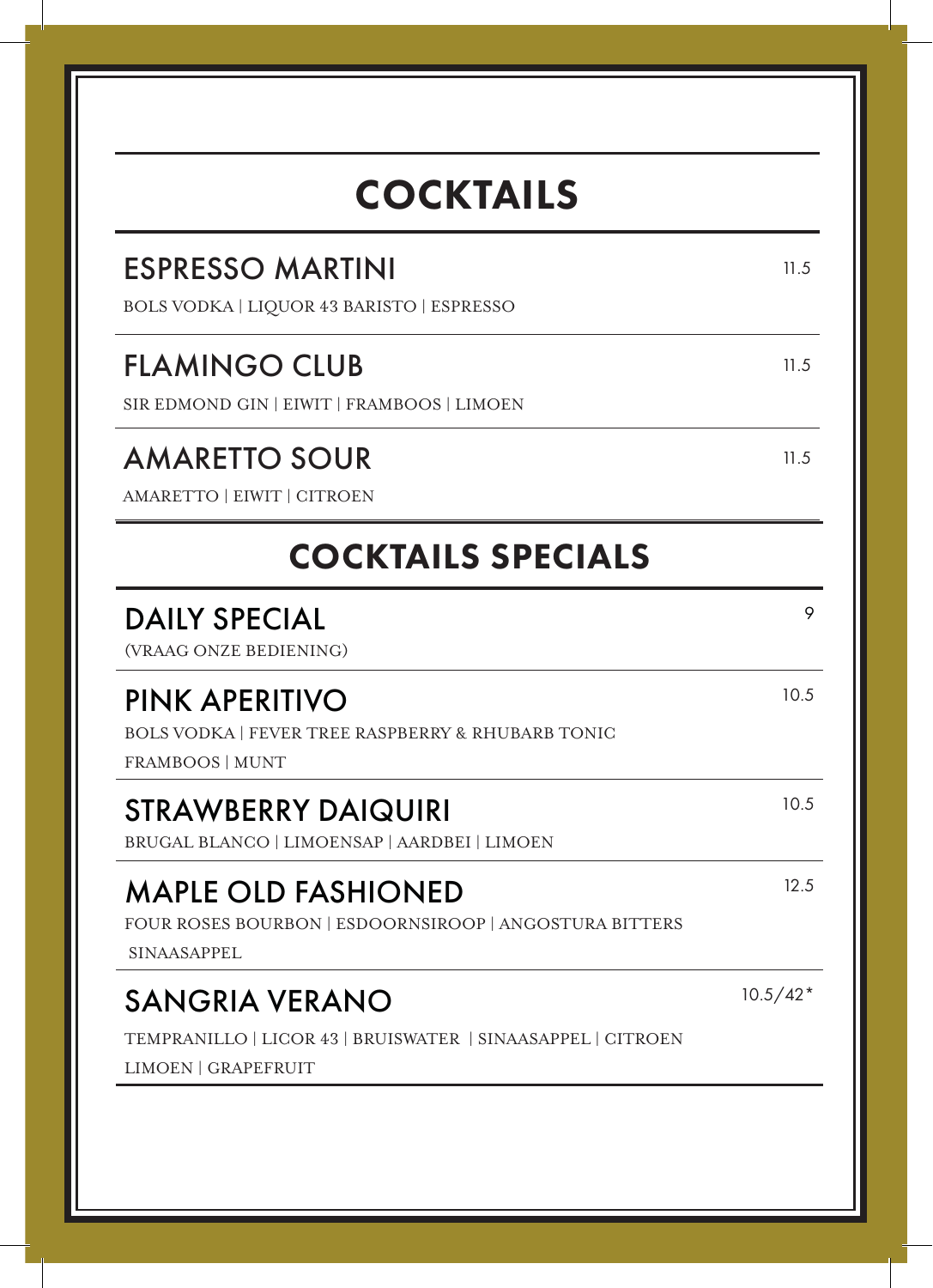| <b>VIRGIN COCKTAILS</b>                                                                                          |     |  |
|------------------------------------------------------------------------------------------------------------------|-----|--|
| <b>NOJITO</b><br>BRUISWATER   SIMPLE SYRUP   LIMOEN   MUNT                                                       | 7.5 |  |
| <b>SHIRLEY TEMPLE</b><br>FEVER TREE GINGER ALE   GRENADINE   LIMOENSAP   MUNT                                    | 7.5 |  |
| PINK GOODNESS ZERO<br>0% DAMRAK AMSTERDAM   PINK GRAPEFRUIT SAP   GRENADINE<br>SINAASAPPEL   MUNT                | 7.5 |  |
| 0% DAMRAK GIN & TONIC<br>FEVER TREE INDIAN TONIC   SINAASAPPEL                                                   | 8.5 |  |
| 0% COPPERHEAD GIN & TONIC<br>COPPERHEAD NON ALCOHOLIC   FEVER TREE ELDERFLOWER TONIC<br>SINAASAPPEL   ROZEMARIJN | 9.5 |  |

### FEESTJE?

### VRAAG NAAR DE MOGELIJKHEDEN AAN DE BAR OF STUUR EEN MAIL NAAR:

#### CENTRAAL@VOOGES.NL

\*Deze prijzen zijn van toepassing op een Karaf van 4 glazen \*\* Speciaal verzoek? Vraag de bediening voor onze mogelijkheden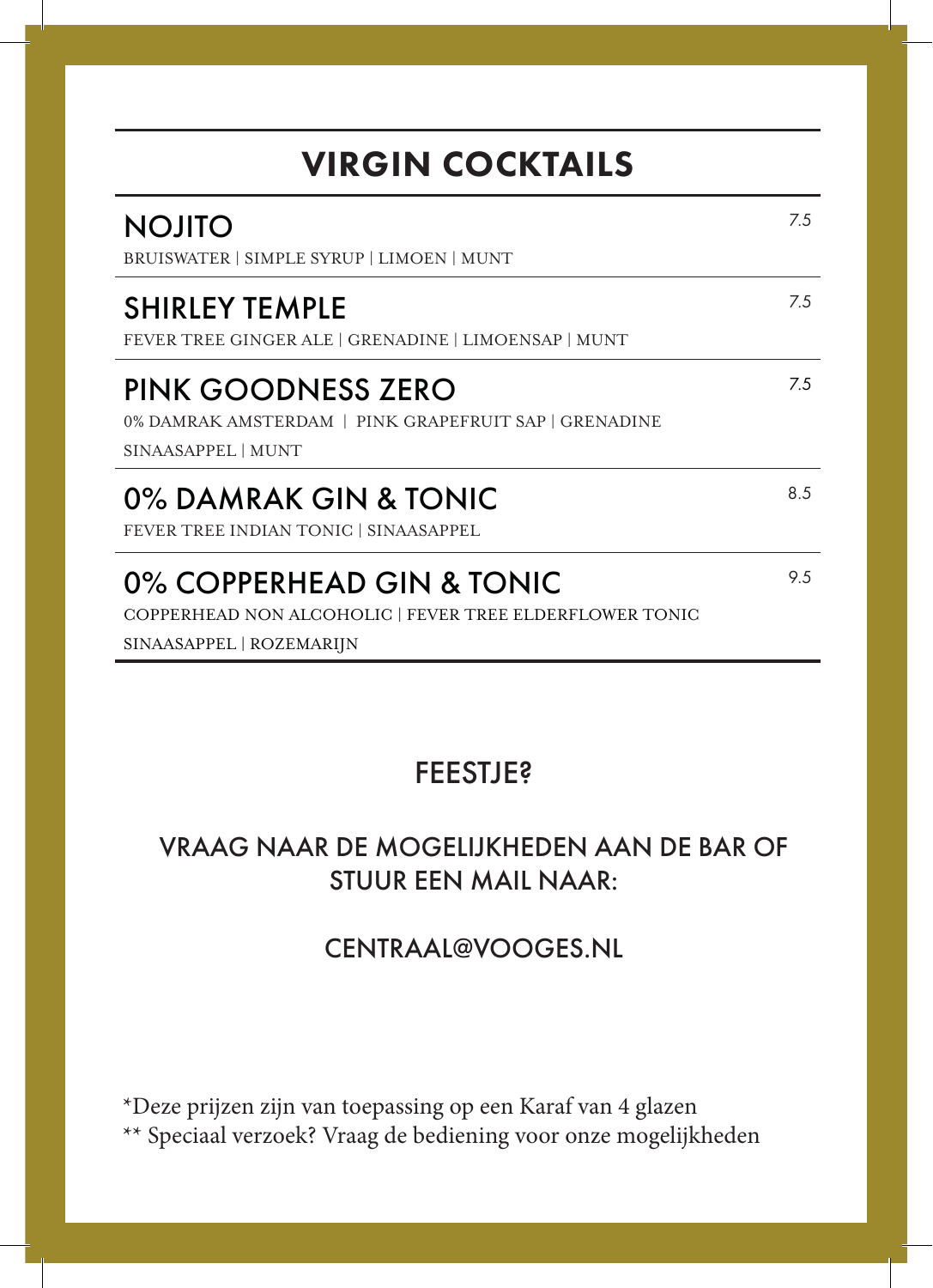# G&T MET FEVER TREE TONIC

| <b>DAMRAK AMSTERDAM</b><br>FEVER TREE INDIAN TONIC   SINAASAPPEL                                                                             | 9.5  |
|----------------------------------------------------------------------------------------------------------------------------------------------|------|
| <b>BOBBY'S DRY GIN</b><br>FEVER TREE INDIAN TONIC   SINAASAPPEL   KRUIDNAGEL                                                                 | 11.5 |
| <b>HENDRICKS</b><br>FEVER TREE INDIAN TONIC   KOMKOMMER                                                                                      | 11.5 |
| <b>JINZU</b><br>FEVER TREE AROMATIC TONIC   CITROEN   JENEVERBESSEN                                                                          | 12.5 |
| <b>TANQUERAY TEN</b><br>FEVER TREE INDIAN TONIC   GRAPEFRUIT                                                                                 | 12.5 |
| <b>HERMIT</b><br>FEVER TREE MEDITERRANEAN TONIC   ZEEKRAAL<br>Deze Gin & Tonic is overheerlijk in combinatie met 2 oesters. $+ \epsilon$ 5.- | 13.5 |
| <b>GIN MARE</b><br>FEVER TREE MEDITERRANEAN TONIC   ROZEMARIJN                                                                               | 13.5 |
| <b>COPPERHEAD</b><br>FEVER TREE MEDITERRANEAN TONIC   KARDAMOM   SINAASAPPEL                                                                 | 14.5 |
| <b>SIR EDMOND</b><br>FEVER TREE INDIAN TONIC   AARDBEI   MUNT                                                                                | 14.5 |
| <b>FEVER-TREE</b>                                                                                                                            |      |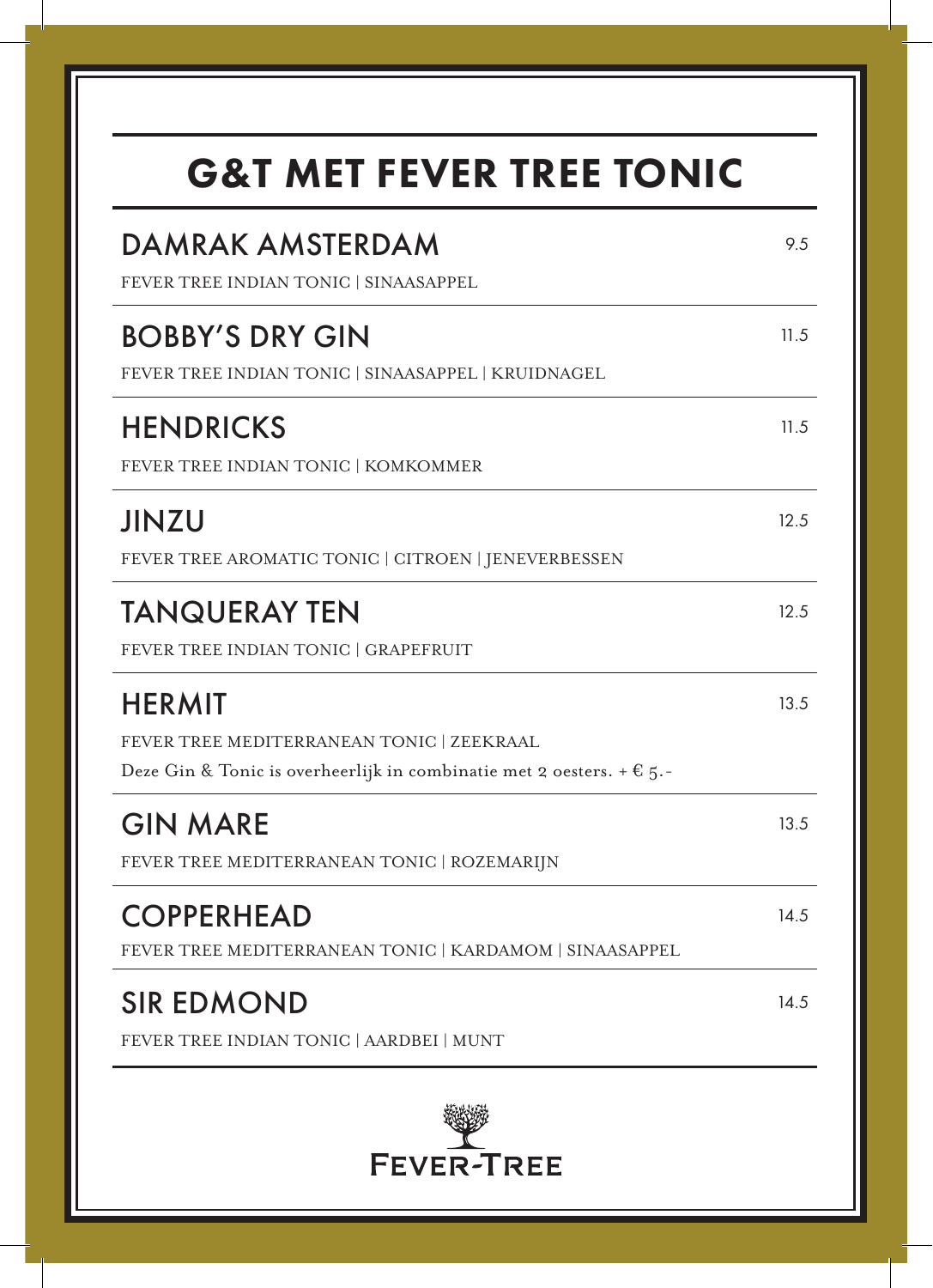### BIEREN

#### TAPBIEREN

| GROLSCH 20 CL   25 CL   50 CL          | 3   3.2   6.4      |
|----------------------------------------|--------------------|
| 20 CL   25 CL   50 CL<br><b>PERONI</b> | $3.9$   4.2   8.4  |
| GROLSCH WEIZEN 20 CL   25 CL   50 CL   | $4.7$   5.1   10.2 |
| <b>GRIMBERGEN BLOND</b>                | 5.5                |
| WISSELTAP (VRAAG ONZE BEDIENING)       | 5.25               |
| <b>BIEREN OP FLES</b>                  |                    |
| <b>LIEFMANS</b>                        | 5.75               |
| <b>GRIMBERGEN DUBBEL</b>               | 6.5                |
| <b>GRIMBERGEN TRIPPEL</b>              | 6.5                |
| <b>BROUWERIJ 'T IJ IJWIT</b>           | 6.25               |
| <b>BROUWERIJ 'T IJ IPA</b>             | 6.25               |
| <b>CORONA</b>                          | 5.75               |
| <b>GROLSCH RADLER 2%</b>               | 4.95               |
| SEIZOENSBIER (VRAAG ONZE BEDIENING)    | 5.5                |
| <b>ALCOHOLVRIJE BIEREN</b>             |                    |
| GROLSCH <sub>0</sub> %                 | 4.5                |
| RADLER <sub>0%</sub>                   | 4.5                |
| <b>BITTBURGER 0%</b>                   | 4.75               |